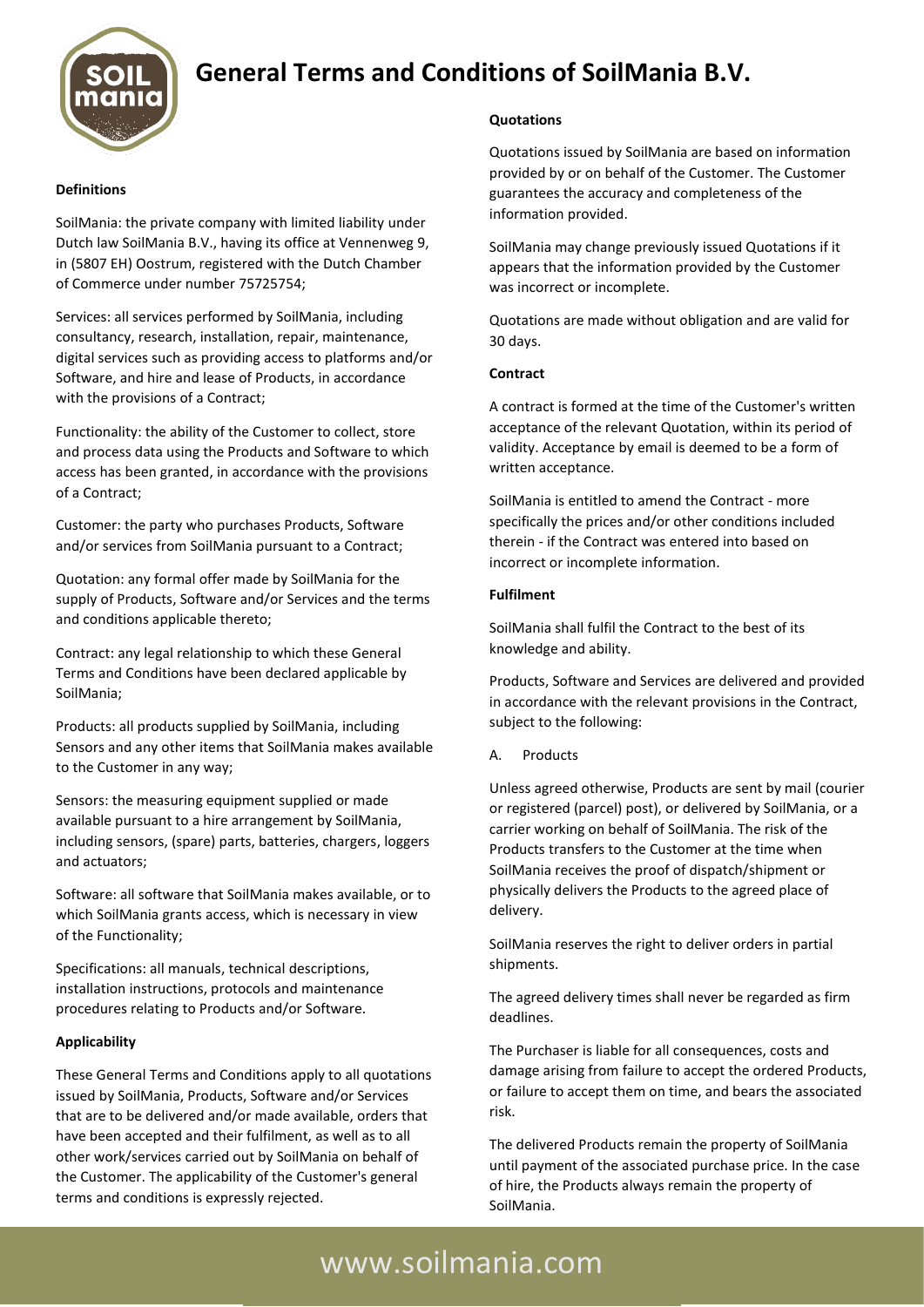

The Purchaser must check and inspect the delivered Products within 5 calendar days of delivery to make sure that they are correct, complete, in proper working order and

compliant. Claims are only valid if submitted within 14 calendar days after delivery and only admissible in the case of incorrectly delivered, damaged and/or non-functioning Products. Claims for technically irrelevant differences in relation to the Products are not possible.

## B. Software

SoilMania guarantees the functionality of the Software it provides via network connections, on the understanding that the Customer is responsible for a properly functioning web browser, the required network connections, the quality and continuity of those connections, and connectivity with the Sensors. SoilMania is never liable for the consequences of failure of and interruptions in the network connections.

Insofar as SoilMania does not itself own the copyright for the Software, it does hold all the licenses relating to the Software, as required for the Functionality, and is authorised to issue all the necessary user licenses to the Customer.

## C. Services

SoilMania shall provide all its Services to the best of its knowledge and ability and in accordance with good professional practice. Unless agreed otherwise, SoilMania has a best efforts obligation in this respect.

SoilMania may, at its own discretion, have all or part of the Services provided by third parties, however SoilMania vouches for the expertise of any third parties it involves, and these services are considered to have been provided by SoilMania.

The Customer is authorised to copy and reproduce SoilMania's reports for internal use. Without the prior written consent of SoilMania, the Customer is not permitted to disclose (parts of) SoilMania's reports to third parties or to make them public.

Unless agreed otherwise, SoilMania retains copyright in respect of the reports it draws up.

# **Obligations**

# A. SoilMania shall:

Deliver and/or make available the agreed Products so that the Customer can use them and gain/maintain access to the necessary platforms, as required for the purpose of the agreed Functionality;

Meet agreed deadlines, except in the case of force majeure.

Install, test, use and maintain the Products in accordance with the applicable Specifications;

Exclusively use the Products and Software for the agreed (lawful) purposes;

Only use the Products for its own purposes and shall not sell or make them available to third parties without prior written consent from SoilMania;

Report any defects, incompleteness and/or malfunctions to SoilMania immediately by email;

If possible, return Products that are no longer used (or no longer usable) to SoilMania for possible recycling.

## **Payment**

Products, (access to) Software and/or user platforms shall only be delivered and/or provided after payment, unless agreed otherwise.

If SoilMania undertakes consultancy, carries out research or provides other services for the Customer, it may charge an advance for these activities. In such cases, SoilMania shall only commence its services after payment has been received.

Unless agreed otherwise, services performed for the Customer are charged at the end of each calendar month in accordance with the Contract.

Payment must be made within 14 days of the invoice date. At the end of this period, the Customer is in default by operation of law and without further notice of default. In the event of default, the Customer is liable to pay interest on the outstanding amount at the statutory commercial rate, commencing on the fifteenth day after the date on the invoice, until the date on which full payment has been made. The Customer is also liable for all costs of any judicial or extrajudicial measures required to collect the amount owing.

The Customer is never entitled to set off or suspend payments.

#### **Guarantees**

SoilMania guarantees: (a) that the Products delivered shall function in a manner that provides the intended Functionality and are undamaged; (b) that, if the Customer installs and starts up the Products for the first time itself, SoilMania shall provide to the Customer all the relevant information for that purpose, or, if SoilMania installs the Products for the Customer, that the Products shall function in a manner that provides the intended Functionality. The Customer is responsible for ensuring the necessary network coverage.

SoilMania does not guarantee the accuracy of the data collected by the Customer, the processing procedures

# www.soilmania.com